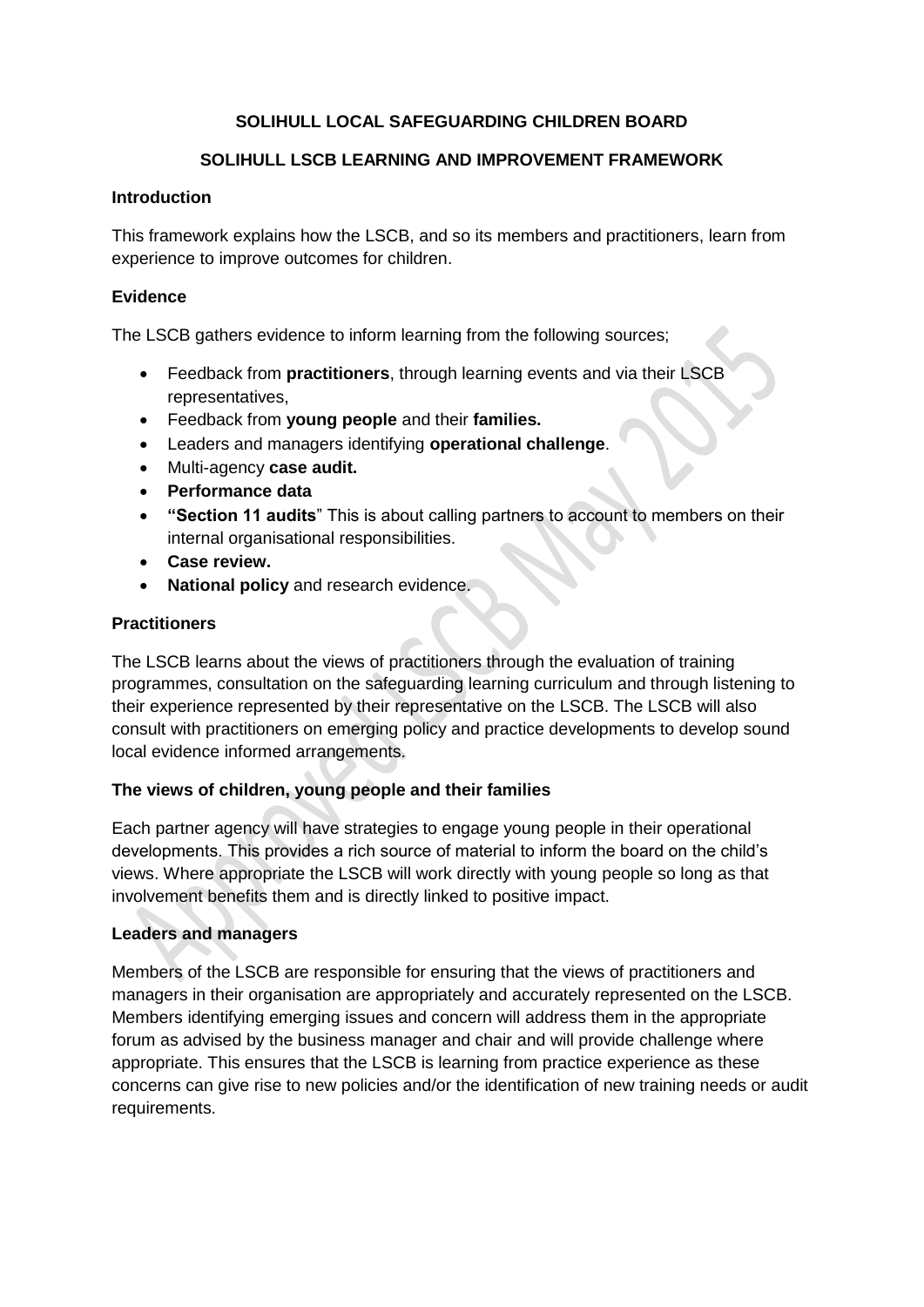### **Multi-agency case audit**

Each year the LSCB will carry out multi-agency case audit, the purpose of which to establish the effectiveness of local multi-agency working. The LSCB will identify key lines of enquiry which are directly linked to its key strategic priorities and objectives. Multi-agency case audit is about multi-agency working and is not an internal operational assessment of in-house performance. The LSCB will revise models used annually to ensure the most efficient means of learning is being used.

### **Performance data**

Performance data relates to the LSCB priorities and objectives as follows;

Each of these areas will have a data set, reporting to the executive group on progress made. The executive group will analyse the data to understand trajectories and respond appropriately to performance challenges and highlight areas for the attention of the LSCB. A draft performance dashboard is proposed.

### **To protect children and young people from sexual exploitation**

The CSE data set is owned by the local authority, police and health and performance is related to the key agreed objectives of the CSE strategy via the CSE steering group.

### **To promote positive practice on neglect**

Key performance indicators around training and communications are measured to assess the impact of the neglect strategy.

The core data set, around child protection is owned by the Local Authority. The full data set is available to members at any time. As the LSCB prioritises neglect, and the evidence points to the importance of monitoring drift and delay at strategic level, one key performance indicator helps to identify performance in this area. The numbers of children with child protection plans for 2 years or more is therefore highlighted for the attention of each LSCB. If performance or trajectory on this KPI is at risk, then further enquiry on other performance indicators will be made.

Collaboration is measured through the monitoring of attendance at child protection conferences.

## **To support the delivery of Early Help services**

The impact of the early help strategy is measured through assessment of patterns of workflow volume. The Hypothesis is that increased workflow volume generated by partnership working and early help assessments results in decreased workflow volume to social care in terms of inappropriate referrals. Long term, this will impact on the timeliness of assessments for children in need, as the system is de-cluttered of inappropriate referrals. This also means that the proportion of referrals proceeding to conference will be reduced in comparison to today's figures. Overall, this impacts on referral and re-referral rates which should reduce over time.

Ultimately, after five to ten years, the early help strategy should reduce the numbers of children with child protection plans and Children Looked After.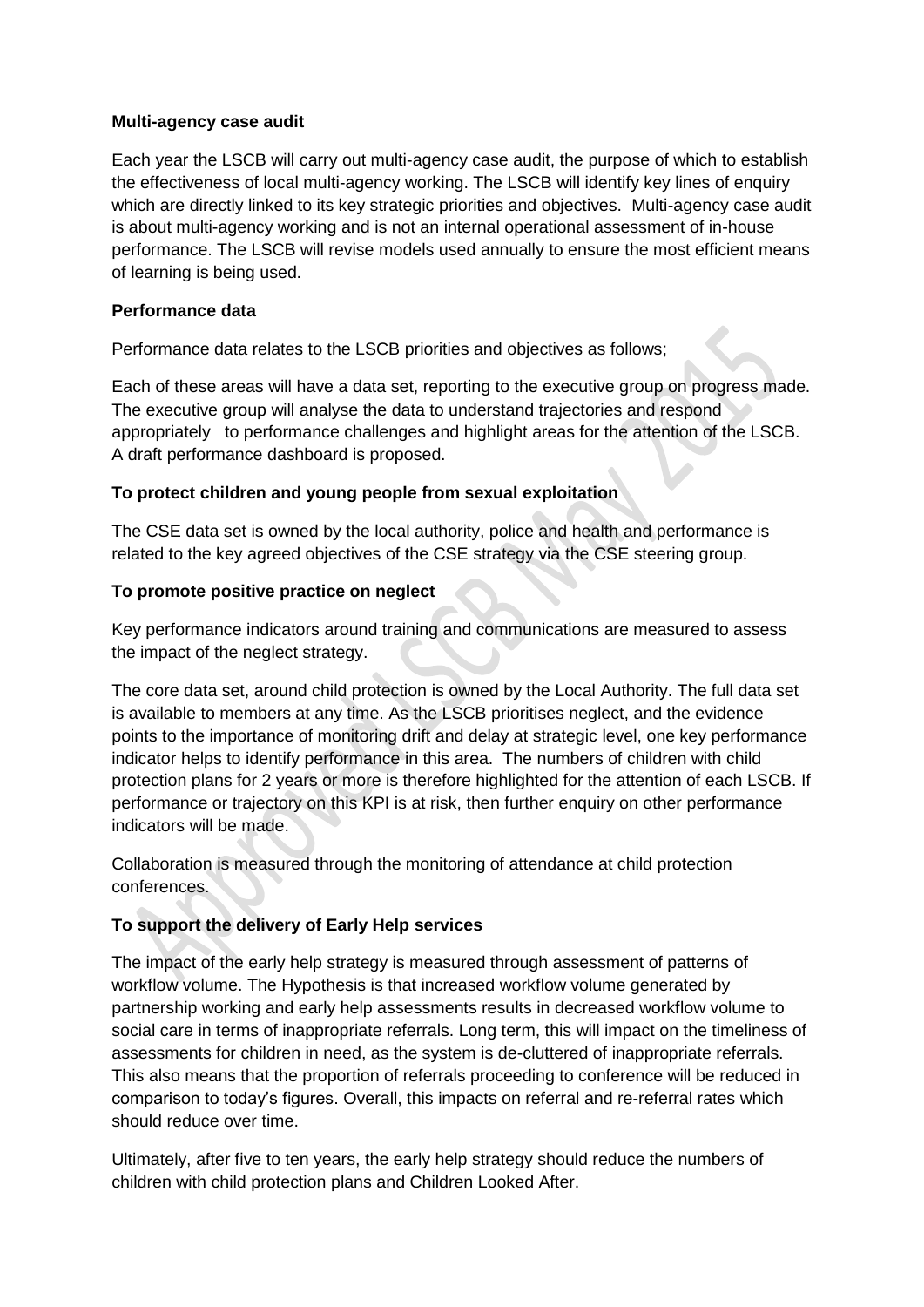The quality of early help assessments in terms of outcomes for children will also be assessed using retrospective analysis of parents, family and children's views.

The LSCB executive group will co-ordinate this process to ensure efficient management highlighting areas of performance needing the attending at LSCB level.

### **Case review**

The LSCB will instigate multi-agency case reviews as required. These reviews are on two levels.

- A multi-agency case review can be carried out to establish lessons learned, but this review does not meet the criteria in Working Together Guidance.
- A Serious Case review held under Working Together guidance involves formal arrangements including chronologies, multi-agency analysis and a multi-agency overview report. It also requires notification to Ofsted and the National Serious Case Review Panel. (More on serious case reviews can be found in Working together to safeguarding children DFE 2013).

In both cases, an action plan summarises lessons learned and impact on practice delivered through training, awareness raising, and/or policy change. Impact will be assessed through multi-agency case audit.

### **Section 11 audits**

**Section 11** of the Children Act 2004 places a duty on Local Authorities, NHS organisations, the police, probation service and Youth offending teams to ensure that their operational work always has regard for the need to safeguard and promote the welfare of children. Working together 2013 spells out the key arrangements that reflect the importance of this. A list of arrangements applicable to all organisations in addition to specific expectations of individual agencies is provided in Working together to safeguard children 2013 Chapter 2. Para 4.

The LSCB will request each of the above organisations to account for those arrangements, identifying strengths and weaknesses and why they exist and what organisations are doing about them. The LSCB will carry out a "Section 11" audit every two years, subject to capacity issues, such as its obligations to carry out serious case reviews. The LSCB executive group will co-ordinate this work.

## **National policy and research**

The LSCB receives information on a regular basis, informing local policy and training developments. This can result in a change in direction for some elements of the LSCB's work and result in changes to training and policy development.

National research will be used to inform local developments.

## **The LSCB learning log**

The LSCB will maintain a learning log. Each of the above strands will have lessons learned and these will be placed in this learning log which acts as an evidence repository for leaders, managers, practitioners, trainers and commissioners to use to inform developments.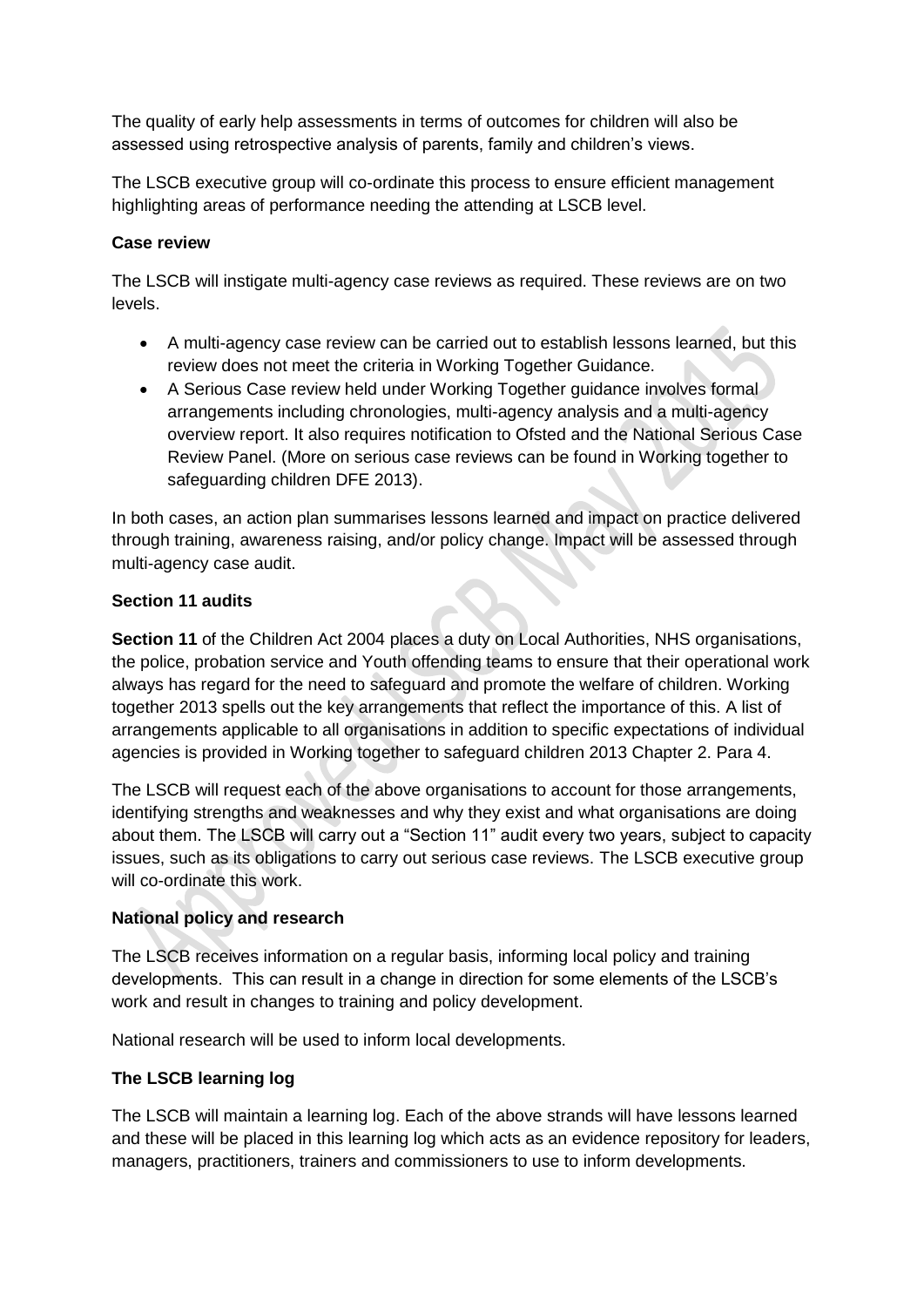# **The LSCB annual report**

The annual report gathers the work carried out and provides an analysis of performance in relation to the LSCB core priorities. This is used as evidence to inform the priorities for the following year.

This framework will be reviewed in April 2016.